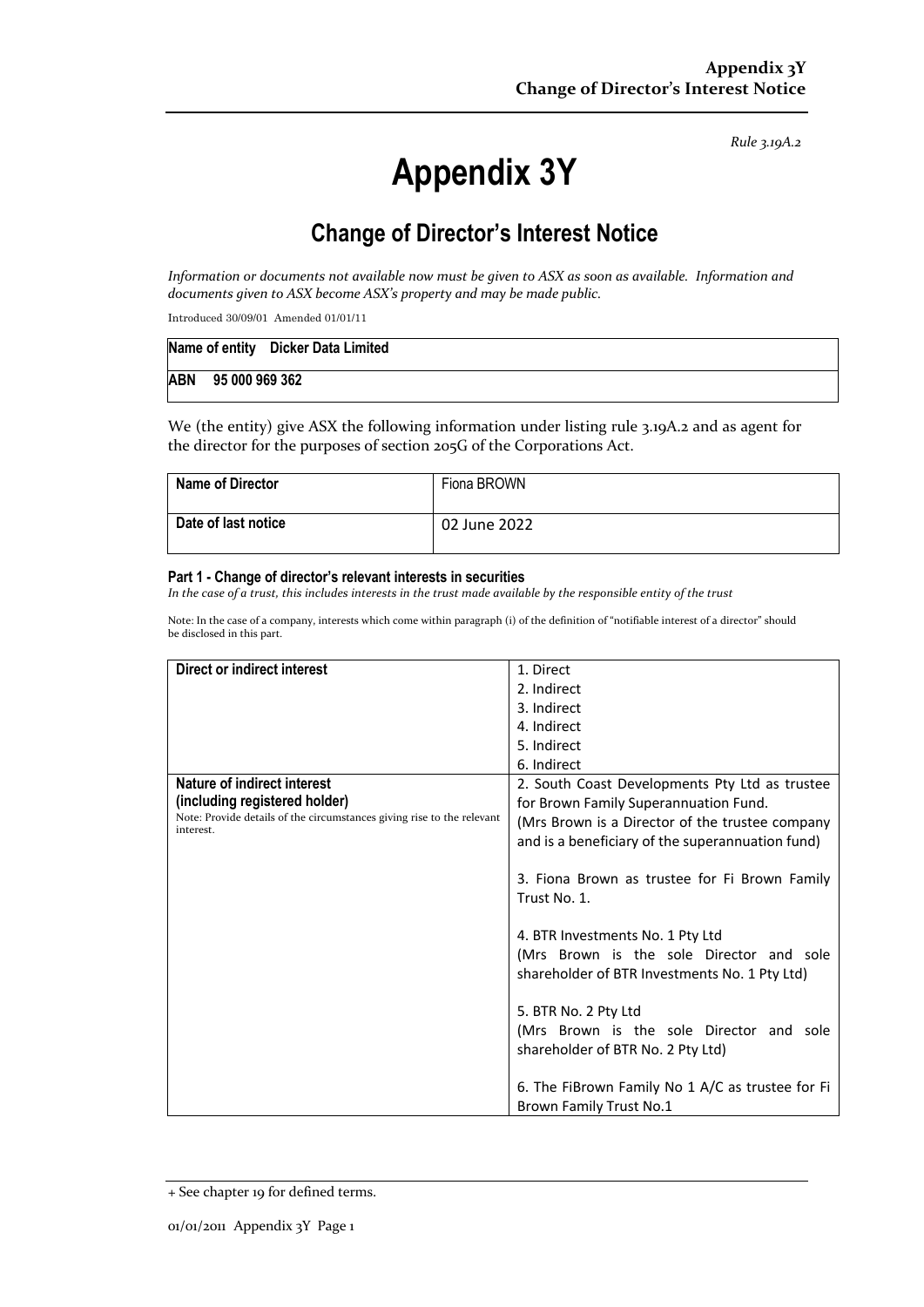| Date of change                                                                     | 20 June 2022 (6)                         |
|------------------------------------------------------------------------------------|------------------------------------------|
|                                                                                    | 21 June 2022 (2)                         |
|                                                                                    |                                          |
| No. of securities held prior to change                                             | 1. 25,741,673 fully paid ordinary shares |
|                                                                                    | 2. 97,923 fully paid ordinary shares     |
|                                                                                    | 3. 5,109,572 fully paid ordinary shares  |
|                                                                                    | 4. 2,988,598 fully paid ordinary shares  |
|                                                                                    | 5. 21,800,000 fully paid ordinary shares |
|                                                                                    | 6. Nil                                   |
| Class                                                                              | <b>Ordinary Shares</b>                   |
|                                                                                    |                                          |
| Number acquired                                                                    | 1. Nil                                   |
|                                                                                    | 2.7,689                                  |
|                                                                                    | 3. Nil                                   |
|                                                                                    | 4. Nil                                   |
|                                                                                    | 5. Nil                                   |
|                                                                                    | 6.7,600                                  |
| Number disposed                                                                    | 1. Nil                                   |
|                                                                                    | 2. Nil                                   |
|                                                                                    | 3. Nil                                   |
|                                                                                    | 4. Nil                                   |
|                                                                                    | 5. Nil                                   |
|                                                                                    | 6. Nil                                   |
| <b>Value/Consideration</b>                                                         | 1. N/A                                   |
| Note: If consideration is non-cash, provide details and estimated<br>valuation     | 2. \$10.90                               |
|                                                                                    | 3. N/A                                   |
|                                                                                    | 4. N/A                                   |
|                                                                                    | 5. N/A                                   |
|                                                                                    | 6.11.01                                  |
| No. of securities held after change                                                | 1. 25,741,673 fully paid ordinary shares |
|                                                                                    | 2. 105,612 fully paid ordinary shares    |
|                                                                                    | 3. 5,117,172 fully paid ordinary shares  |
|                                                                                    | 4. 2,988,598 fully paid ordinary shares  |
|                                                                                    | 5. 21,800,000 fully paid ordinary shares |
|                                                                                    | 6.7,600 fully paid ordinary shares       |
| Nature of change                                                                   | On market trade                          |
| Example: on-market trade, off-market trade, exercise of options,                   |                                          |
| issue of securities under dividend reinvestment plan, participation in<br>buy-back |                                          |
|                                                                                    |                                          |

### **Part 2 – Change of director's interests in contracts**

Note: In the case of a company, interests which come within paragraph (ii) of the definition of "notifiable interest of a director" should be disclosed in this part.

| Detail of contract                                  | Not applicable |
|-----------------------------------------------------|----------------|
| <b>Nature of interest</b>                           |                |
| Name of registered holder<br>(if issued securities) |                |

<sup>+</sup> See chapter 19 for defined terms.